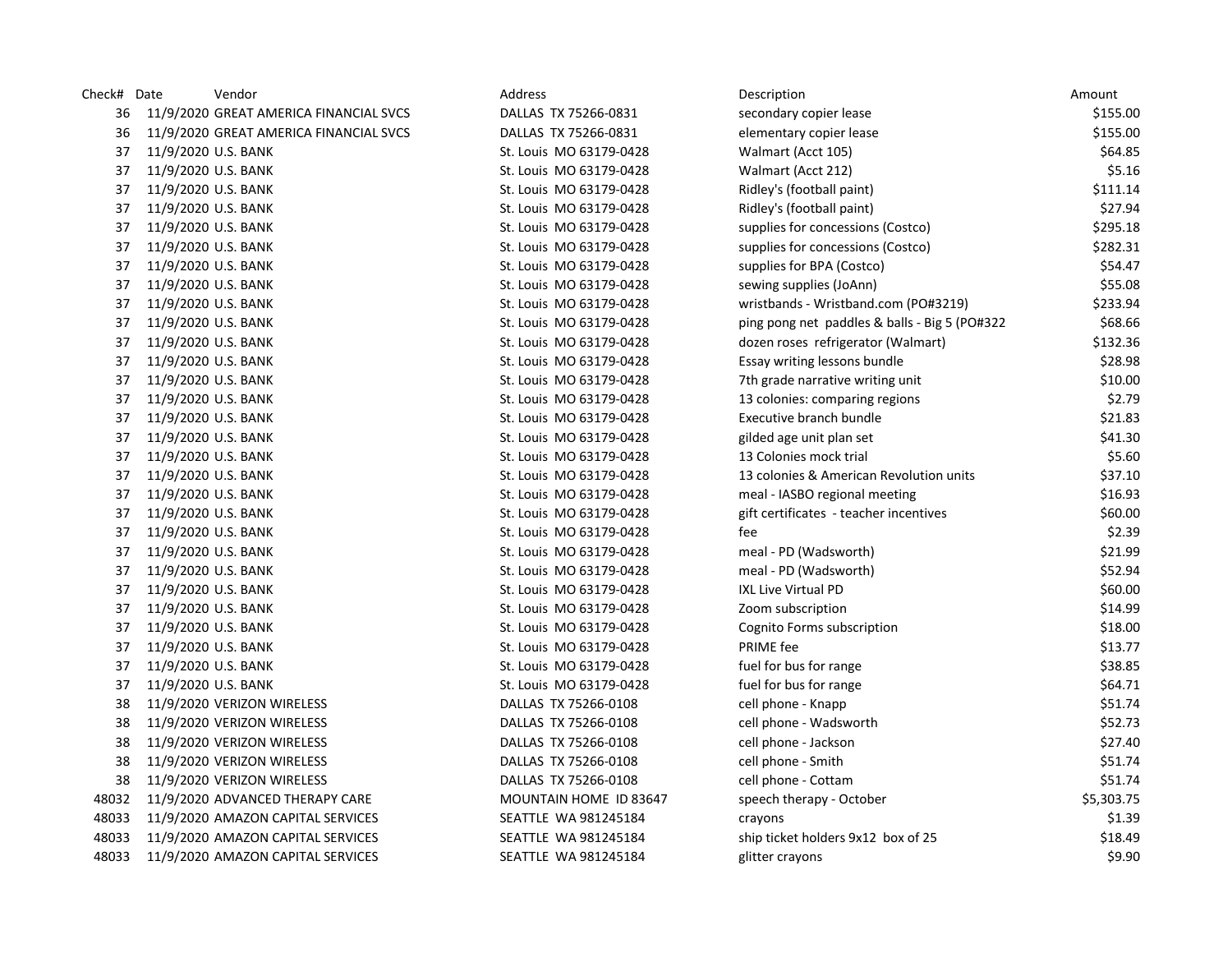| 48033 | 11/9/2020 AMAZON CAPITAL SERVICES | SEATTLE WA 981245184 | expo markers                                   | \$14.85  |
|-------|-----------------------------------|----------------------|------------------------------------------------|----------|
| 48033 | 11/9/2020 AMAZON CAPITAL SERVICES | SEATTLE WA 981245184 | gingerbread house sticker kits                 | \$19.96  |
| 48033 | 11/9/2020 AMAZON CAPITAL SERVICES | SEATTLE WA 981245184 | 3-prong orange folders                         | \$11.99  |
| 48033 | 11/9/2020 AMAZON CAPITAL SERVICES | SEATTLE WA 981245184 | boys cotton crew socks                         | \$10.50  |
| 48033 | 11/9/2020 AMAZON CAPITAL SERVICES | SEATTLE WA 981245184 | legal pads pastel wide ruled                   | \$13.99  |
| 48033 | 11/9/2020 AMAZON CAPITAL SERVICES | SEATTLE WA 981245184 | transparent film sheets color                  | \$11.99  |
| 48033 | 11/9/2020 AMAZON CAPITAL SERVICES | SEATTLE WA 981245184 | pens retractable ballpoint pen red             | \$5.09   |
| 48033 | 11/9/2020 AMAZON CAPITAL SERVICES | SEATTLE WA 981245184 | headphones RP-HT161-K black                    | \$59.96  |
| 48033 | 11/9/2020 AMAZON CAPITAL SERVICES | SEATTLE WA 981245184 | office chair mesh ergonomic                    | \$54.99  |
| 48033 | 11/9/2020 AMAZON CAPITAL SERVICES | SEATTLE WA 981245184 | bx. file folders                               | \$20.49  |
| 48033 | 11/9/2020 AMAZON CAPITAL SERVICES | SEATTLE WA 981245184 | filer folder oversized                         | \$14.49  |
| 48033 | 11/9/2020 AMAZON CAPITAL SERVICES | SEATTLE WA 981245184 | remote air mouse                               | \$18.99  |
| 48033 | 11/9/2020 AMAZON CAPITAL SERVICES | SEATTLE WA 981245184 | electric pencil sharpener                      | \$26.60  |
| 48033 | 11/9/2020 AMAZON CAPITAL SERVICES | SEATTLE WA 981245184 | legal pads canary                              | \$9.99   |
| 48033 | 11/9/2020 AMAZON CAPITAL SERVICES | SEATTLE WA 981245184 | colored pencils                                | \$161.96 |
| 48033 | 11/9/2020 AMAZON CAPITAL SERVICES | SEATTLE WA 981245184 | The Brand New Kid (anti-bullying)              | \$12.99  |
| 48033 | 11/9/2020 AMAZON CAPITAL SERVICES | SEATTLE WA 981245184 | The Deep End                                   | \$10.58  |
| 48033 | 11/9/2020 AMAZON CAPITAL SERVICES | SEATTLE WA 981245184 | The Hand on the Wall                           | \$10.99  |
| 48033 | 11/9/2020 AMAZON CAPITAL SERVICES | SEATTLE WA 981245184 | The Deep End (Diary of a Wimpy Kid 15)         | \$10.58  |
| 48033 | 11/9/2020 AMAZON CAPITAL SERVICES | SEATTLE WA 981245184 | The Couch Potato                               | \$15.19  |
| 48033 | 11/9/2020 AMAZON CAPITAL SERVICES | SEATTLE WA 981245184 | I Am a Tiger                                   | \$14.29  |
| 48033 | 11/9/2020 AMAZON CAPITAL SERVICES | SEATTLE WA 981245184 | A Tale of Witchcraft                           | \$13.11  |
| 48033 | 11/9/2020 AMAZON CAPITAL SERVICES | SEATTLE WA 981245184 | Tricked                                        | \$6.99   |
| 48033 | 11/9/2020 AMAZON CAPITAL SERVICES | SEATTLE WA 981245184 | Uni Bakes a Cake                               | \$4.91   |
| 48033 | 11/9/2020 AMAZON CAPITAL SERVICES | SEATTLE WA 981245184 | <b>Flunked Fairy</b>                           | \$15.31  |
| 48033 | 11/9/2020 AMAZON CAPITAL SERVICES | SEATTLE WA 981245184 | <b>Wished Fairy</b>                            | \$13.34  |
| 48033 | 11/9/2020 AMAZON CAPITAL SERVICES | SEATTLE WA 981245184 | <b>Cursed Fairy</b>                            | \$13.89  |
| 48033 | 11/9/2020 AMAZON CAPITAL SERVICES | SEATTLE WA 981245184 | Charmed                                        | \$18.40  |
| 48033 | 11/9/2020 AMAZON CAPITAL SERVICES | SEATTLE WA 981245184 | Sweet Buttercup                                | \$14.39  |
| 48033 | 11/9/2020 AMAZON CAPITAL SERVICES | SEATTLE WA 981245184 | Uni Goes to School                             | \$4.99   |
| 48033 | 11/9/2020 AMAZON CAPITAL SERVICES | SEATTLE WA 981245184 | Explorer Academy: The Star Dunes               | \$12.19  |
| 48033 | 11/9/2020 AMAZON CAPITAL SERVICES | SEATTLE WA 981245184 | First People: An Illustrated History of Americ | \$19.99  |
| 48033 | 11/9/2020 AMAZON CAPITAL SERVICES | SEATTLE WA 981245184 | Kids Encyclopedia of American Indian History   | \$18.89  |
| 48033 | 11/9/2020 AMAZON CAPITAL SERVICES | SEATTLE WA 981245184 | Switched                                       | \$13.19  |
| 48033 | 11/9/2020 AMAZON CAPITAL SERVICES | SEATTLE WA 981245184 | Sparkling Jewel                                | \$16.80  |
| 48033 | 11/9/2020 AMAZON CAPITAL SERVICES | SEATTLE WA 981245184 | sawzall reciprocating saw kit                  | \$352.26 |
| 48033 | 11/9/2020 AMAZON CAPITAL SERVICES | SEATTLE WA 981245184 | meat hook for butchering                       | \$9.99   |
| 48033 | 11/9/2020 AMAZON CAPITAL SERVICES | SEATTLE WA 981245184 | bone dust scraper                              | \$14.20  |
| 48033 | 11/9/2020 AMAZON CAPITAL SERVICES | SEATTLE WA 981245184 | saw blades for reciprocating saw               | \$34.99  |
| 48033 | 11/9/2020 AMAZON CAPITAL SERVICES | SEATTLE WA 981245184 | acetylene cutting tips 3-101                   | \$38.80  |
| 48033 | 11/9/2020 AMAZON CAPITAL SERVICES | SEATTLE WA 981245184 | 90 degree angle clamping tool                  | \$22.29  |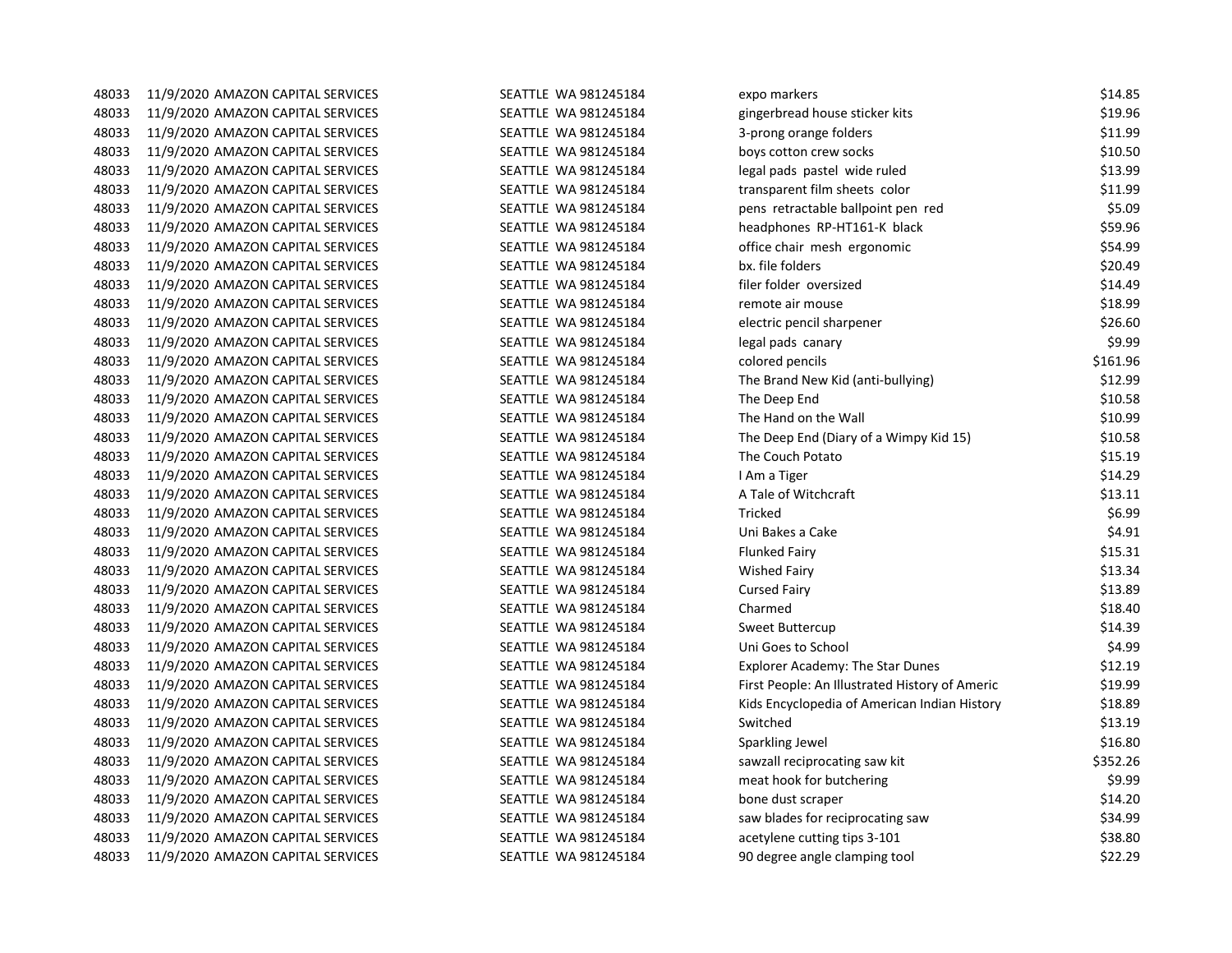| 48033 | 11/9/2020 AMAZON CAPITAL SERVICES                 | SEATTLE WA 981245184       | acetylene welding tip W-1#1            | \$39.96     |
|-------|---------------------------------------------------|----------------------------|----------------------------------------|-------------|
| 48033 | 11/9/2020 AMAZON CAPITAL SERVICES                 | SEATTLE WA 981245184       | laptop touchscreen HP Pavillion        | \$27,999.65 |
| 48033 | 11/9/2020 AMAZON CAPITAL SERVICES                 | SEATTLE WA 981245184       | 14.1" laptop bag 24-ct                 | \$560.00    |
| 48033 | 11/9/2020 AMAZON CAPITAL SERVICES                 | SEATTLE WA 981245184       | chairs for elem. conference room       | \$265.98    |
| 48034 | 11/9/2020 ANDERSON JULIAN & HULL LLP              | BOISE ID 83707-7426        | legal fees                             | \$292.50    |
| 48035 | 11/9/2020 ASCD                                    | Philadelphia PA 19101-9915 | basic membership                       | \$59.00     |
| 48036 | 11/9/2020 Bridwell Catherine                      | Jerome ID 83338            | reimburse for meal - IASBO training    | \$16.93     |
| 48037 | 11/9/2020 BS&R DESIGN & SUPPLIES                  | TWIN FALLS ID 83301        | WSM10L 10 qt. mixer                    | \$1,262.43  |
| 48037 | 11/9/2020 BS&R DESIGN & SUPPLIES                  | TWIN FALLS ID 83301        | 239390 mixing bowl set                 | \$16.28     |
| 48037 | 11/9/2020 BS&R DESIGN & SUPPLIES                  | TWIN FALLS ID 83301        | 235081 bar stool                       | \$42.00     |
| 48037 | 11/9/2020 BS&R DESIGN & SUPPLIES                  | TWIN FALLS ID 83301        | 236058 apple peeler                    | \$53.40     |
| 48037 | 11/9/2020 BS&R DESIGN & SUPPLIES                  | TWIN FALLS ID 83301        | 236167 disher & skimmer                | \$48.76     |
| 48037 | 11/9/2020 BS&R DESIGN & SUPPLIES                  | TWIN FALLS ID 83301        | 240798 stockpot                        | \$98.06     |
| 48038 | 11/9/2020 Bullets & Brew                          | Hagerman ID 83332          | teacher incentives PD                  | \$82.88     |
| 48038 | 11/9/2020 Bullets & Brew                          | Hagerman ID 83332          | teacher incentives PD                  | \$74.93     |
| 48039 | 11/9/2020 C8 TRANSPORTATION LLC                   | HAGERMAN ID 83332          | bus routes October                     | \$11,776.50 |
| 48039 | 11/9/2020 C8 TRANSPORTATION LLC                   | HAGERMAN ID 83332          | high school volleyball                 | \$2,380.12  |
| 48039 | 11/9/2020 C8 TRANSPORTATION LLC                   | HAGERMAN ID 83332          | high school football                   | \$926.98    |
| 48039 | 11/9/2020 C8 TRANSPORTATION LLC                   | HAGERMAN ID 83332          | JH volleyball                          | \$310.84    |
| 48039 | 11/9/2020 C8 TRANSPORTATION LLC                   | HAGERMAN ID 83332          | JH football                            | \$629.47    |
| 48040 | 11/9/2020 Callen Refrigeration Heating & Air Cond | Filer ID 83328             | repair gym furnace                     | \$175.00    |
| 48041 | 11/9/2020 CAXTON PRINTERS                         | CALDWELL ID 83605          | CAX05055 copy paper solar yellow       | \$21.62     |
| 48041 | 11/9/2020 CAXTON PRINTERS                         | CALDWELL ID 83605          | CAX05080 copy paper orbit orange       | \$10.81     |
| 48041 | 11/9/2020 CAXTON PRINTERS                         | CALDWELL ID 83605          | CAX05050 copy paper terra green        | \$21.62     |
| 48041 | 11/9/2020 CAXTON PRINTERS                         | CALDWELL ID 83605          | CAX73075 copy paper blue               | \$12.52     |
| 48041 | 11/9/2020 CAXTON PRINTERS                         | CALDWELL ID 83605          | CAX73100 copy paper canary             | \$12.52     |
| 48041 | 11/9/2020 CAXTON PRINTERS                         | CALDWELL ID 83605          | CAX73125 copy paper green              | \$12.52     |
| 48041 | 11/9/2020 CAXTON PRINTERS                         | CALDWELL ID 83605          | CAX73150 copy paper pink               | \$12.52     |
| 48041 | 11/9/2020 CAXTON PRINTERS                         | CALDWELL ID 83605          | CAX73180 copy paper orchid             | \$12.52     |
| 48041 | 11/9/2020 CAXTON PRINTERS                         | CALDWELL ID 83605          | CAX73175 copy paper goldenrod          | \$12.52     |
| 48041 | 11/9/2020 CAXTON PRINTERS                         | CALDWELL ID 83605          | CAX05035 copy paper cosmic orange      | \$10.81     |
| 48041 | 11/9/2020 CAXTON PRINTERS                         | CALDWELL ID 83605          | CAX73190 copy paper Jammin' salmon     | \$12.52     |
| 48041 | 11/9/2020 CAXTON PRINTERS                         | CALDWELL ID 83605          | CAX05020 copy paper pulsar pink        | \$21.62     |
| 48041 | 11/9/2020 CAXTON PRINTERS                         | CALDWELL ID 83605          | CAX73200 copy paper smoke gray         | \$12.52     |
| 48041 | 11/9/2020 CAXTON PRINTERS                         | CALDWELL ID 83605          | CAX73050 copy paper boomin' buff       | \$12.52     |
| 48041 | 11/9/2020 CAXTON PRINTERS                         | CALDWELL ID 83605          | UNV35267 bx. brown kraft envelopes     | \$33.68     |
| 48041 | 11/9/2020 CAXTON PRINTERS                         | CALDWELL ID 83605          | WAU2202401 pk. cardstock eclipse black | \$20.18     |
| 48041 | 11/9/2020 CAXTON PRINTERS                         | CALDWELL ID 83605          | WAU22401 pk. cardstock stardust white  | \$17.15     |
| 48042 | 11/9/2020 CHAPPEL'S MARKET                        | HAGERMAN ID 83332          | bleach                                 | \$4.17      |
| 48042 | 11/9/2020 CHAPPEL'S MARKET                        | HAGERMAN ID 83332          | food for cafeteria                     | \$21.34     |
| 48042 | 11/9/2020 CHAPPEL'S MARKET                        | HAGERMAN ID 83332          | food supplies                          | \$32.55     |
|       |                                                   |                            |                                        |             |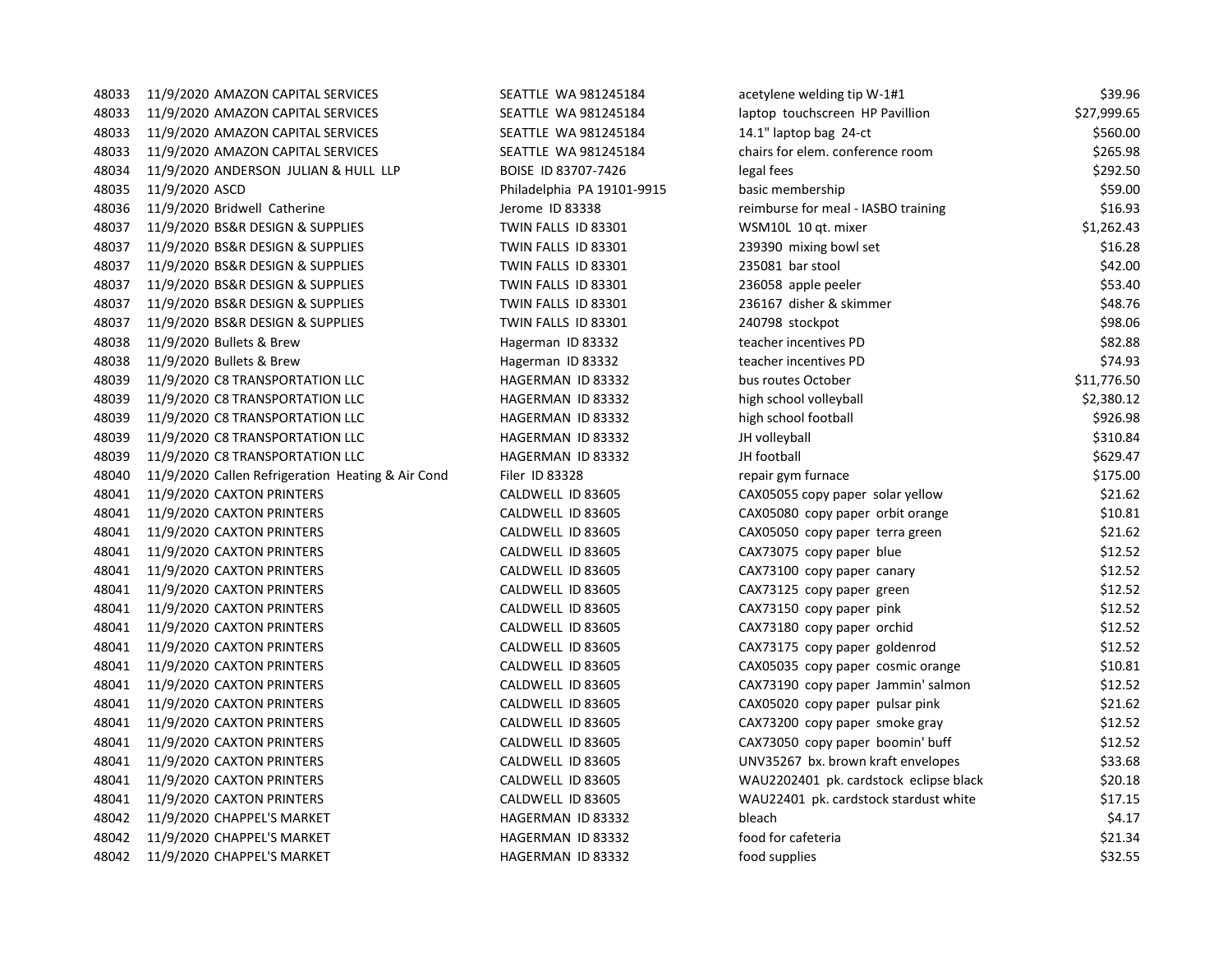| 48042 | 11/9/2020 CHAPPEL'S MARKET                     | HAGERMAN ID 83332            | food supplies                             | \$7.89     |
|-------|------------------------------------------------|------------------------------|-------------------------------------------|------------|
| 48042 | 11/9/2020 CHAPPEL'S MARKET                     | HAGERMAN ID 83332            | food supplies                             | \$9.28     |
| 48042 | 11/9/2020 CHAPPEL'S MARKET                     | HAGERMAN ID 83332            | food supplies                             | \$348.73   |
| 48042 | 11/9/2020 CHAPPEL'S MARKET                     | HAGERMAN ID 83332            | food supplies                             | \$13.54    |
| 48042 | 11/9/2020 CHAPPEL'S MARKET                     | HAGERMAN ID 83332            | food supplies                             | \$6.76     |
| 48042 | 11/9/2020 CHAPPEL'S MARKET                     | HAGERMAN ID 83332            | food supplies                             | \$3.49     |
| 48042 | 11/9/2020 CHAPPEL'S MARKET                     | HAGERMAN ID 83332            | food supplies                             | \$44.93    |
| 48042 | 11/9/2020 CHAPPEL'S MARKET                     | HAGERMAN ID 83332            | food supplies                             | \$54.28    |
| 48042 | 11/9/2020 CHAPPEL'S MARKET                     | HAGERMAN ID 83332            | food supplies                             | \$23.13    |
| 48042 | 11/9/2020 CHAPPEL'S MARKET                     | HAGERMAN ID 83332            | food supplies                             | \$20.15    |
| 48042 | 11/9/2020 CHAPPEL'S MARKET                     | HAGERMAN ID 83332            | food supplies                             | \$3.98     |
| 48042 | 11/9/2020 CHAPPEL'S MARKET                     | HAGERMAN ID 83332            | food supplies                             | \$11.96    |
| 48043 | 11/9/2020 CHARLIE'S PRODUCE                    | SEATTLE WA 98124             | food for cafeteria                        | \$58.25    |
| 48043 | 11/9/2020 CHARLIE'S PRODUCE                    | SEATTLE WA 98124             | food for cafeteria                        | \$66.40    |
| 48043 | 11/9/2020 CHARLIE'S PRODUCE                    | SEATTLE WA 98124             | food for cafeteria                        | \$143.20   |
| 48043 | 11/9/2020 CHARLIE'S PRODUCE                    | SEATTLE WA 98124             | food for cafeteria                        | \$102.75   |
| 48043 | 11/9/2020 CHARLIE'S PRODUCE                    | SEATTLE WA 98124             | produce for FFVP                          | \$509.60   |
| 48043 | 11/9/2020 CHARLIE'S PRODUCE                    | SEATTLE WA 98124             | produce for FFVP                          | \$76.00    |
| 48043 | 11/9/2020 CHARLIE'S PRODUCE                    | SEATTLE WA 98124             | produce for FFVP                          | \$229.30   |
| 48043 | 11/9/2020 CHARLIE'S PRODUCE                    | SEATTLE WA 98124             | produce for FFVP                          | \$354.50   |
| 48044 | 11/9/2020 CITY OF HAGERMAN                     | HAGERMAN ID 83332            | elementary                                | \$161.04   |
| 48044 | 11/9/2020 CITY OF HAGERMAN                     | HAGERMAN ID 83332            | high school                               | \$403.18   |
| 48044 | 11/9/2020 CITY OF HAGERMAN                     | HAGERMAN ID 83332            | old gym                                   | \$155.92   |
| 48044 | 11/9/2020 CITY OF HAGERMAN                     | HAGERMAN ID 83332            | ag building                               | \$153.27   |
| 48045 | 11/9/2020 DELTA FIRE SYSTEMS INC               | SALT LAKE CITY UT 84216-0587 | repair high school compressor             | \$384.00   |
| 48046 | 11/9/2020 Express Service 208                  | Jerome ID 83338              | cs. 6" black plates                       | \$62.90    |
| 48047 | 11/9/2020 Farmer Brothers Co.                  | Dallas TX 75373-2855         | food for cafeteria                        | \$330.54   |
| 48047 | 11/9/2020 Farmer Brothers Co.                  | Dallas TX 75373-2855         | food for cafeteria                        | \$68.76    |
| 48048 | 11/9/2020 FRANZ FAMILY BAKERIES                | LOS ANGELES CA 90074-2654    | food for cafeteria                        | \$54.26    |
| 48048 | 11/9/2020 FRANZ FAMILY BAKERIES                | LOS ANGELES CA 90074-2654    | food for cafeteria                        | \$29.75    |
| 48048 | 11/9/2020 FRANZ FAMILY BAKERIES                | LOS ANGELES CA 90074-2654    | food for cafeteria                        | \$29.75    |
| 48048 | 11/9/2020 FRANZ FAMILY BAKERIES                | LOS ANGELES CA 90074-2654    | food for cafeteria                        | \$49.50    |
| 48048 | 11/9/2020 FRANZ FAMILY BAKERIES                | LOS ANGELES CA 90074-2654    | food for cafeteria                        | \$29.75    |
| 48049 | 11/9/2020 GoodSource Solutions                 | Emmett ID 83617              | food for cafeteria                        | \$100.30   |
| 48049 | 11/9/2020 GoodSource Solutions                 | Emmett ID 83617              | food for cafeteria                        | \$4,438.90 |
| 48049 | 11/9/2020 GoodSource Solutions                 | Emmett ID 83617              | food for cafeteria                        | \$404.32   |
| 48049 | 11/9/2020 GoodSource Solutions                 | Emmett ID 83617              | food for cafeteria                        | \$321.32   |
| 48050 | 11/9/2020 HAGERMAN HIGH SCHOOL                 | HAGERMAN ID 83332            | Chromebook insurance for homeless student | \$30.00    |
| 48051 | 11/9/2020 Idaho School Boards Association Inc. | Boise ID 83707-4797          | ISBA conference registration              | \$1,550.00 |
| 48052 | 11/9/2020 Idaho School District Council        | Boise ID 83705-1501          | unemployment monitoring fees 3rd qtr      | \$38.75    |
| 48053 | 11/9/2020 IDAHO POWER COMPANY                  | BOISE ID 83721-0030          | old gym                                   | \$227.35   |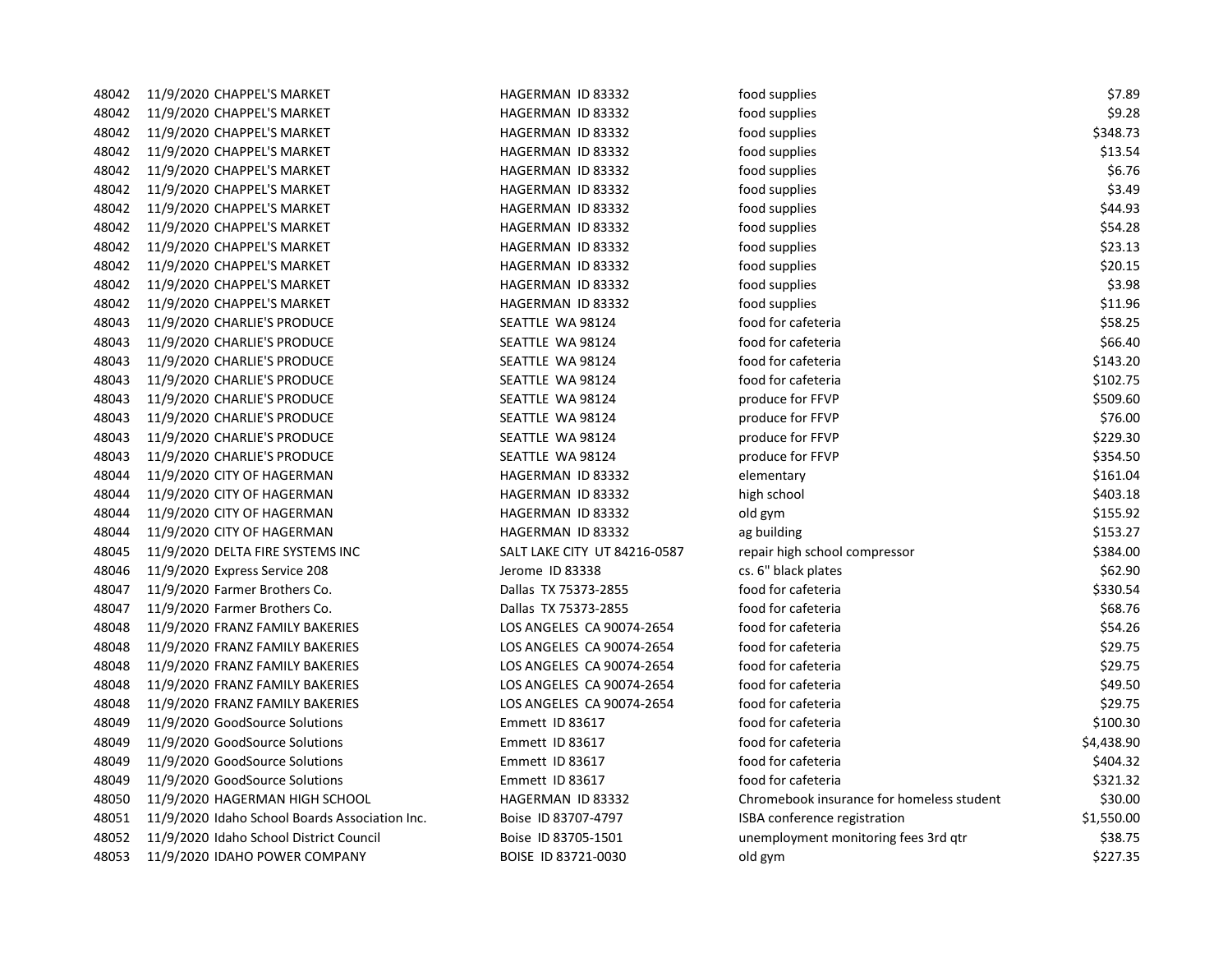| 48053 | 11/9/2020 IDAHO POWER COMPANY          | BOISE ID 83721-0030      | high school                               | \$1,295.84  |
|-------|----------------------------------------|--------------------------|-------------------------------------------|-------------|
| 48053 | 11/9/2020 IDAHO POWER COMPANY          | BOISE ID 83721-0030      | ag shop                                   | \$318.13    |
| 48053 | 11/9/2020 IDAHO POWER COMPANY          | BOISE ID 83721-0030      | elementary                                | \$1,402.54  |
| 48053 | 11/9/2020 IDAHO POWER COMPANY          | BOISE ID 83721-0030      | irrigation pump                           | \$63.92     |
| 48053 | 11/9/2020 IDAHO POWER COMPANY          | BOISE ID 83721-0030      | outside lighting                          | \$112.84    |
| 48054 | 11/9/2020 IDHW                         | Boise ID 83720-0036      | Medicaid match                            | \$5,000.00  |
| 48055 | 11/9/2020 INTEGRATED TECHNOLOGIES      | TWIN FALLS ID 83303-1843 | high school copier                        | \$246.12    |
| 48055 | 11/9/2020 INTEGRATED TECHNOLOGIES      | TWIN FALLS ID 83303-1843 | elementary copier                         | \$241.05    |
| 48055 | 11/9/2020 INTEGRATED TECHNOLOGIES      | TWIN FALLS ID 83303-1843 | elementary copier                         | \$60.41     |
| 48056 | 11/9/2020 JAMIE TURNER                 | HAGERMAN ID 83332        | custom embroidery (fund raiser)           | \$96.25     |
| 48057 | 11/9/2020 JEROME PRINT SHOP            | <b>JEROME ID 83338</b>   | cs. envelopes                             | \$200.00    |
| 48058 | 11/9/2020 KIRT L. MARTIN               | HAGERMAN ID 83332        | reimburse for supplies                    | \$230.21    |
| 48059 | 11/9/2020 Lierman Cheyanna             | Gooding ID 83330         | OT services October                       | \$850.00    |
| 48060 | 11/9/2020 Luttmer Ryan                 | Ammon ID 83406           | red potatoes (30#)                        | \$80.00     |
| 48060 | 11/9/2020 Luttmer Ryan                 | Ammon ID 83406           | discount                                  | $-$10.00$   |
| 48061 | 11/9/2020 Meadow Gold Dairy            | ATLANTA GA 30374-6496    | dairy products for cafeteria              | \$490.89    |
| 48061 | 11/9/2020 Meadow Gold Dairy            | ATLANTA GA 30374-6496    | dairy products for cafeteria              | \$426.71    |
| 48061 | 11/9/2020 Meadow Gold Dairy            | ATLANTA GA 30374-6496    | dairy products for cafeteria              | \$160.45    |
| 48061 | 11/9/2020 Meadow Gold Dairy            | ATLANTA GA 30374-6496    | dairy products for cafeteria              | \$394.62    |
| 48061 | 11/9/2020 Meadow Gold Dairy            | ATLANTA GA 30374-6496    | dairy products for cafeteria              | \$552.93    |
| 48062 | 11/9/2020 MICRO K12                    | Lynwood WA 98087         | shipping                                  | \$330.00    |
| 48062 | 11/9/2020 MICRO K12                    | Lynwood WA 98087         | HP Chromebook 11A G8 EE                   | \$24,626.80 |
| 48062 | 11/9/2020 MICRO K12                    | Lynwood WA 98087         | Google CROS-SW-DIS-EDU software license   | \$2,695.00  |
| 48062 | 11/9/2020 MICRO K12                    | Lynwood WA 98087         | ClearTouch CTI-6065K-UH20                 | \$63,725.00 |
| 48062 | 11/9/2020 MICRO K12                    | Lynwood WA 98087         | ClearTouch CTI-6075K-Uh20                 | \$34,240.00 |
| 48062 | 11/9/2020 MICRO K12                    | Lynwood WA 98087         | shipping                                  | \$3,875.00  |
| 48063 | 11/9/2020 MOUNTAIN ALARM INC           | OGDEN UT 84412-2487      | fire alarm monitoring                     | \$96.00     |
| 48064 | 11/9/2020 NORCO INC.                   | TWIN FALLS ID 83301      | T-25% carbon dioxide/argon cylinder       | \$37.83     |
| 48065 | 11/9/2020 OFFICE DEPOT                 | CHICAGO IL 60680-1040    | toner cartridge Canon 1200 CMY            | \$39.99     |
| 48066 | 11/9/2020 Pro Active Behavioral Health | Twin Falls ID 83301      | behavioral health services 9/8-9/11/2020  | \$1,551.00  |
| 48066 | 11/9/2020 Pro Active Behavioral Health | Twin Falls ID 83301      | behavioral health services 8/24-8/27/2020 | \$1,589.50  |
| 48066 | 11/9/2020 Pro Active Behavioral Health | Twin Falls ID 83301      | behavioral health services 8/31/2020      | \$383.50    |
| 48066 | 11/9/2020 Pro Active Behavioral Health | Twin Falls ID 83301      | behavioral health services 9/1-9/3/2020   | \$943.50    |
| 48066 | 11/9/2020 Pro Active Behavioral Health | Twin Falls ID 83301      | behavioral health services 9/14-17/2020   | \$1,055.00  |
| 48066 | 11/9/2020 Pro Active Behavioral Health | Twin Falls ID 83301      | behavioral health services 9/22-24/2020   | \$1,039.00  |
| 48066 | 11/9/2020 Pro Active Behavioral Health | Twin Falls ID 83301      | behavioral health services 9/28-30/2020   | \$1,174.50  |
| 48066 | 11/9/2020 Pro Active Behavioral Health | Twin Falls ID 83301      | behavioral health services 10/1/2020      | \$383.50    |
| 48066 | 11/9/2020 Pro Active Behavioral Health | Twin Falls ID 83301      | behavioral health services 10/5-8/2020    | \$1,143.00  |
| 48066 | 11/9/2020 Pro Active Behavioral Health | Twin Falls ID 83301      | behavioral health services 10/12-15/2020  | \$1,447.00  |
| 48066 | 11/9/2020 Pro Active Behavioral Health | Twin Falls ID 83301      | behavioral health services 10/19-22/2020  | \$1,024.00  |
| 48066 | 11/9/2020 Pro Active Behavioral Health | Twin Falls ID 83301      | behavioral health services 10/26-29/2020  | \$1,088.00  |
|       |                                        |                          |                                           |             |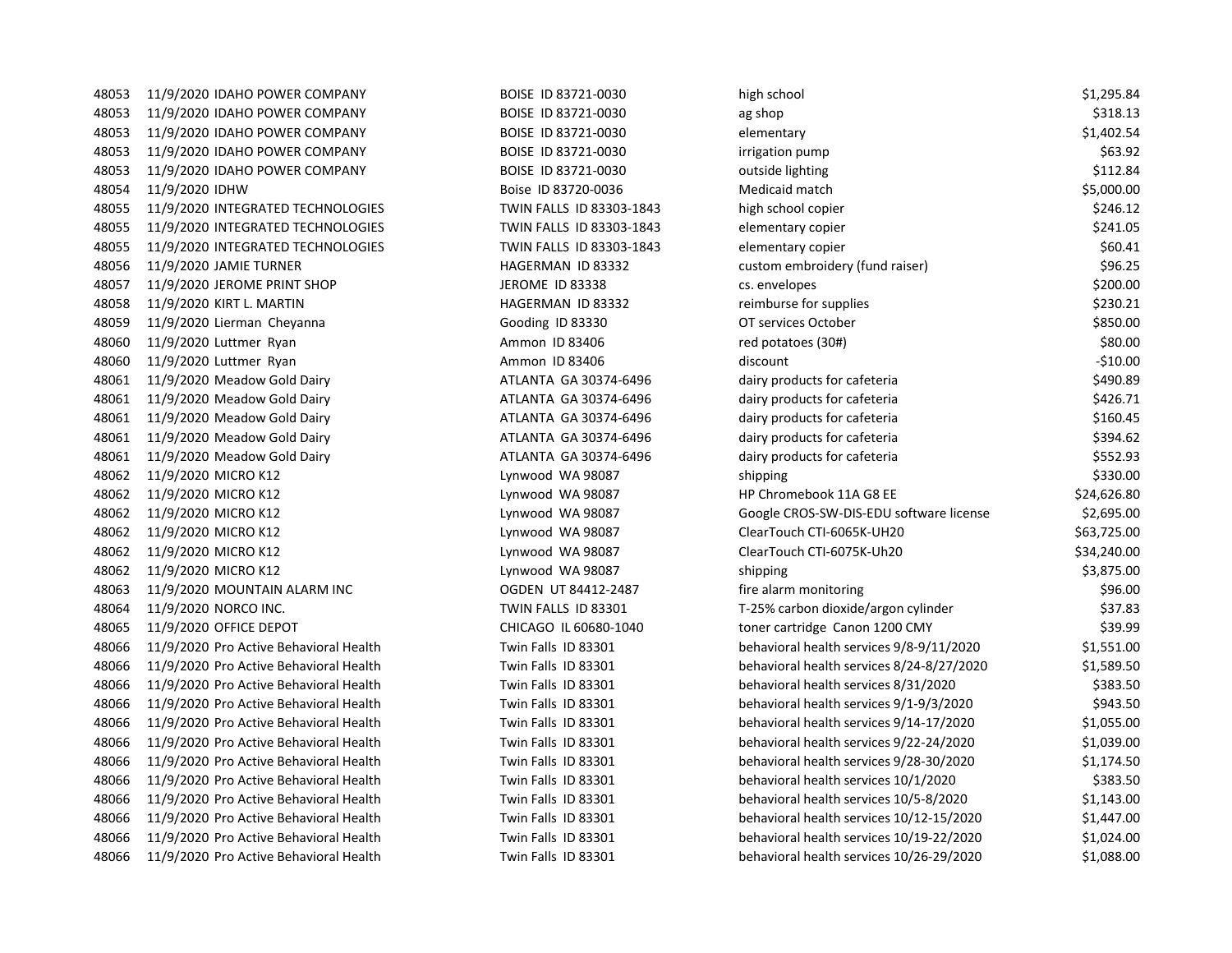| 48067  | 11/9/2020 RENAISSANCE LEARNING INC                                                                              |
|--------|-----------------------------------------------------------------------------------------------------------------|
| 48067  | 11/9/2020 RENAISSANCE LEARNING INC                                                                              |
| 48067  | 11/9/2020 RENAISSANCE LEARNING INC                                                                              |
| 48067  | 11/9/2020 RENAISSANCE LEARNING INC                                                                              |
| 48067  | 11/9/2020 RENAISSANCE LEARNING INC                                                                              |
| 48067  | 11/9/2020 RENAISSANCE LEARNING INC                                                                              |
| 48067  | 11/9/2020 RENAISSANCE LEARNING INC                                                                              |
| 48068  | 11/9/2020 SHAMROCK FOODS                                                                                        |
| 48068  | 11/9/2020 SHAMROCK FOODS                                                                                        |
| 48068  | 11/9/2020 SHAMROCK FOODS                                                                                        |
| 48068  | 11/9/2020 SHAMROCK FOODS                                                                                        |
| 48068  | 11/9/2020 SHAMROCK FOODS                                                                                        |
| 48068  | 11/9/2020 SHAMROCK FOODS                                                                                        |
| 48069  | 11/9/2020 SNAKE RIVER SPRINKLERS INC                                                                            |
| 48070  | 11/9/2020 South Central Public Health Di                                                                        |
| 48071  | 11/9/2020 STATE TAX COMMISSION                                                                                  |
| 48071  | 11/9/2020 STATE TAX COMMISSION                                                                                  |
| 48072  | 11/9/2020 SYSCO Idaho Inc.                                                                                      |
| 48072  | 11/9/2020 SYSCO Idaho Inc.                                                                                      |
| 48072  | 11/9/2020 SYSCO Idaho Inc.                                                                                      |
| 48072  | 11/9/2020 SYSCO Idaho Inc.                                                                                      |
| 48072  | 11/9/2020 SYSCO Idaho Inc.                                                                                      |
| 48072  | 11/9/2020 SYSCO Idaho Inc.                                                                                      |
| 48072  | 11/9/2020 SYSCO Idaho Inc.                                                                                      |
| 48072  | 11/9/2020 SYSCO Idaho Inc.                                                                                      |
| 48072  | 11/9/2020 SYSCO Idaho Inc.                                                                                      |
| 48072  | 11/9/2020 SYSCO Idaho Inc.                                                                                      |
| 48072  | 11/9/2020 SYSCO Idaho Inc.                                                                                      |
| 48072  | 11/9/2020 SYSCO Idaho Inc.                                                                                      |
| 48072  | 11/9/2020 SYSCO Idaho Inc.                                                                                      |
| 48072  | 11/9/2020 SYSCO Idaho Inc.                                                                                      |
| 48072  | 11/9/2020 SYSCO Idaho Inc.                                                                                      |
| 48073  | 11/9/2020 TEACHER SYNERGY LLC                                                                                   |
| 48073  | 11/9/2020 TEACHER SYNERGY<br>LLC                                                                                |
| 48073  | 11/9/2020 TEACHER SYNERGY LLC                                                                                   |
| 48073  | 11/9/2020 TEACHER SYNERGY LLC                                                                                   |
| 48073  | 11/9/2020 TEACHER SYNERGY LLC                                                                                   |
| 48073  | 11/9/2020 TEACHER SYNERGY LLC                                                                                   |
| 48073  | 11/9/2020 TEACHER SYNERGY LLC                                                                                   |
| 48073  | 11/9/2020 TEACHER SYNERGY LLC                                                                                   |
| 0.0071 | $\overline{AB}$ $\overline{BA}$ $\overline{BA}$ $\overline{BA}$ $\overline{BA}$ $\overline{BC}$ $\overline{AB}$ |

| 48067 | 11/9/2020 RENAISSANCE LEARNING INC             | WISCONSIN RAPIDS WI 54495-8036 | virtual learning session                       | \$900.00    |
|-------|------------------------------------------------|--------------------------------|------------------------------------------------|-------------|
| 48067 | 11/9/2020 RENAISSANCE LEARNING INC             | WISCONSIN RAPIDS WI 54495-8036 | discount                                       | -\$60.88    |
| 48067 | 11/9/2020 RENAISSANCE LEARNING INC             | WISCONSIN RAPIDS WI 54495-8036 | Annual all product Renaissance platform        | \$699.28    |
| 48067 | 11/9/2020 RENAISSANCE LEARNING INC             | WISCONSIN RAPIDS WI 54495-8036 | <b>Star Math subscription</b>                  | \$653.40    |
| 48067 | 11/9/2020 RENAISSANCE LEARNING INC             | WISCONSIN RAPIDS WI 54495-8036 | discount                                       | $-$ \$44.20 |
| 48067 | 11/9/2020 RENAISSANCE LEARNING INC             | WISCONSIN RAPIDS WI 54495-8036 | <b>Star Reading subscription</b>               | \$653.40    |
| 48067 | 11/9/2020 RENAISSANCE LEARNING INC             | WISCONSIN RAPIDS WI 54495-8036 | discount                                       | $-544.20$   |
| 48068 | 11/9/2020 SHAMROCK FOODS                       | SEATTLE WA 98124-1846          | cutlery kit                                    | \$52.29     |
| 48068 | 11/9/2020 SHAMROCK FOODS                       | SEATTLE WA 98124-1846          | produce for FFVP                               | \$104.40    |
| 48068 | 11/9/2020 SHAMROCK FOODS                       | SEATTLE WA 98124-1846          | food for cafeteria                             | \$480.20    |
| 48068 | 11/9/2020 SHAMROCK FOODS                       | SEATTLE WA 98124-1846          | food for cafeteria                             | \$267.20    |
| 48068 | 11/9/2020 SHAMROCK FOODS                       | SEATTLE WA 98124-1846          | food for cafeteria                             | \$148.70    |
| 48068 | 11/9/2020 SHAMROCK FOODS                       | SEATTLE WA 98124-1846          | cutlery kit                                    | \$52.29     |
| 48069 | 11/9/2020 SNAKE RIVER SPRINKLERS INC           | <b>BUHL ID 83316</b>           | winterize sprinkler systems                    | \$250.00    |
| 48070 | 11/9/2020 South Central Public Health District | Twin Falls ID 83301            | cafeteria food establishment license renewal   | \$280.00    |
| 48071 | 11/9/2020 STATE TAX COMMISSION                 | <b>BOISE ID 83720</b>          | lunch sales tax                                | \$4.92      |
| 48071 | 11/9/2020 STATE TAX COMMISSION                 | <b>BOISE ID 83720</b>          | high school sales tax                          | \$233.35    |
| 48072 | 11/9/2020 SYSCO Idaho Inc.                     | Boise ID 83717-0007            | cs. brown paper bag                            | \$27.54     |
| 48072 | 11/9/2020 SYSCO Idaho Inc.                     | Boise ID 83717-0007            | clear plastic cups 9 oz.                       | \$41.81     |
| 48072 | 11/9/2020 SYSCO Idaho Inc.                     | Boise ID 83717-0007            | cs. foam trays                                 | \$64.77     |
| 48072 | 11/9/2020 SYSCO Idaho Inc.                     | Boise ID 83717-0007            | cs. foam trays                                 | \$43.18     |
| 48072 | 11/9/2020 SYSCO Idaho Inc.                     | Boise ID 83717-0007            | cs. foam trays                                 | \$64.77     |
|       | 48072 11/9/2020 SYSCO Idaho Inc.               | Boise ID 83717-0007            | foil                                           | \$11.71     |
| 48072 | 11/9/2020 SYSCO Idaho Inc.                     | Boise ID 83717-0007            | cs. foam container                             | \$35.70     |
| 48072 | 11/9/2020 SYSCO Idaho Inc.                     | Boise ID 83717-0007            | cs. foam trays                                 | \$107.95    |
| 48072 | 11/9/2020 SYSCO Idaho Inc.                     | Boise ID 83717-0007            | cs. plastic sandwich bag                       | \$20.43     |
| 48072 | 11/9/2020 SYSCO Idaho Inc.                     | Boise ID 83717-0007            | cs. plastic bag                                | \$22.56     |
| 48072 | 11/9/2020 SYSCO Idaho Inc.                     | Boise ID 83717-0007            | food for cafeteria                             | \$320.35    |
|       | 48072 11/9/2020 SYSCO Idaho Inc.               | Boise ID 83717-0007            | food for cafeteria                             | \$225.94    |
| 48072 | 11/9/2020 SYSCO Idaho Inc.                     | Boise ID 83717-0007            | food for cafeteria                             | \$511.55    |
| 48072 | 11/9/2020 SYSCO Idaho Inc.                     | Boise ID 83717-0007            | food for cafeteria                             | \$346.65    |
| 48072 | 11/9/2020 SYSCO Idaho Inc.                     | Boise ID 83717-0007            | food for cafeteria                             | \$150.62    |
| 48073 | 11/9/2020 TEACHER SYNERGY LLC                  | CHICAGO IL 60675               | Computer Coding in Scratch (Gossi)             | \$50.00     |
| 48073 | 11/9/2020 TEACHER SYNERGY LLC                  | CHICAGO IL 60675               | Percents Unit: 7th grade math                  | \$12.50     |
| 48073 | 11/9/2020 TEACHER SYNERGY LLC                  | CHICAGO IL 60675               | The Immigration Game (Dana)                    | \$8.00      |
| 48073 | 11/9/2020 TEACHER SYNERGY LLC                  | CHICAGO IL 60675               | Immigration activity (Dana)                    | \$6.99      |
| 48073 | 11/9/2020 TEACHER SYNERGY LLC                  | CHICAGO IL 60675               | Functions Unit: 8th grade math                 | \$12.00     |
| 48073 | 11/9/2020 TEACHER SYNERGY LLC                  | CHICAGO IL 60675               | Immigration and Urbanization unit (Dana)       | \$8.50      |
| 48073 | 11/9/2020 TEACHER SYNERGY LLC                  | CHICAGO IL 60675               | Linear Relationships Unit: 8th grade math (Gal | \$13.50     |
| 48073 | 11/9/2020 TEACHER SYNERGY LLC                  | CHICAGO IL 60675               | 8th grade math assessments for Google Forms (G | \$15.00     |
| 48074 | 11/9/2020 TIMES NEWS                           | Carol Stream IL 60197-4690     | ad for financial summary                       | \$150.43    |
|       |                                                |                                |                                                |             |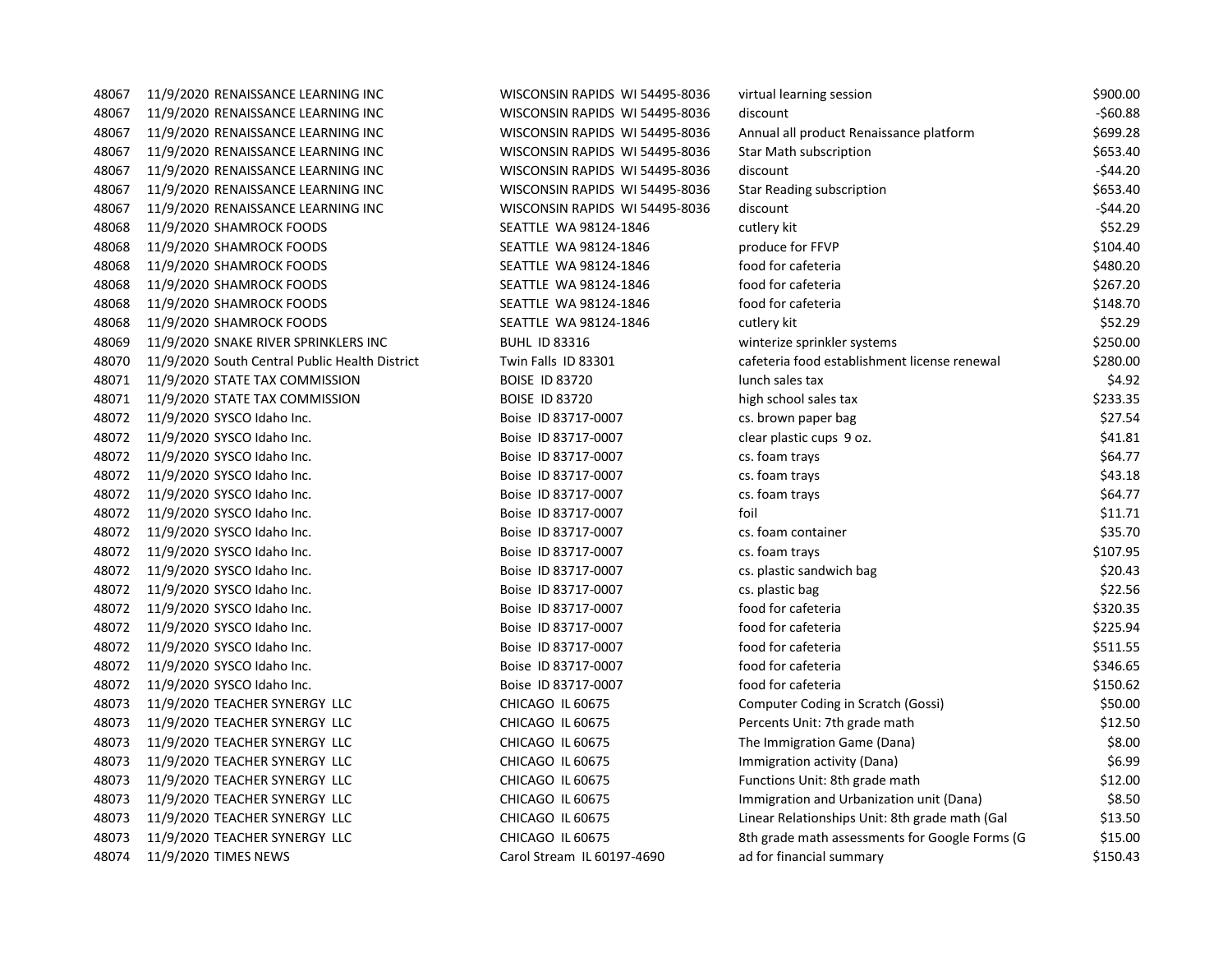48075 11/9/2020 TREASURE VALLEY COFFEE INC BOISE ID 83713 48075 11/9/2020 TREASURE VALLEY COFFEE INC BOISE ID 83713 48076 11/9/2020 US POSTMASTER HAGERMAN ID 83332 rolls stamps - high school office \$110.00 48077 11/9/2020 V2 Ventures LLC Southfield MI 48034 internet services in 48078 11/9/2020 Valley Wide Cooperative Jerome ID 83338-6138 48079 11/9/2020 Venture Upward LLC CREDIT COREM UT 84097 crem UT 84097 48079 11/9/2020 Venture Upward LLC **CORON CORON CORON UT 84097** grades 1-5 \$28,900.000.000.000.000.0000.0000.000 48079 11/9/2020 Venture Upward LLC **CORON CORON CORON UT 84097** kindergarten & 2,531.2531.2531.2531.2531.2531.25 48079 11/9/2020 Venture Upward LLC **CORON CORON CORON UT 84097** grades 6-8 and 11/9/2020 Venture Upward LLC 48080 11/9/2020 WALMART COMMUNITY ATLANTA GA 30353-0934 cheer at 29.888 48080 11/9/2020 WALMART COMMUNITY ATLANTA GA 30353-0934 com 48081 11/9/2020 WESTERN WASTE SERVICES JEROME ID 83338 48082 11/9/2020 ZIGGYS EXPRESS HAGERMAN BLISS ID 83314 48082 11/9/2020 ZIGGYS EXPRESS HAGERMAN BLISS ID 83314 48082 11/9/2020 ZIGGYS EXPRESS HAGERMAN BLISS ID 83314 48083 11/11/2020 BLUE CROSS OF IDAHO BOISE ID 83707-0948 correct under the correct under correct under the correct under the correct under the correct under the correct under the correct under the correct under the correct 48084 11/11/2020 JENNY HOOP WENDELL ID 83355 reimburse for supplies for family literacy nights for family literacy nights for family literacy nights for family literacy nights for family literacy nights for family literacy 48142 11/19/2020 AIR ST LUKE'S MEMBERSHIP BOISE ID 83712 48143 11/19/2020 AMERICAN FIDELITY ASSURANCE **OKLAHOMA CITY OK 73126-8805** 48143 11/19/2020 AMERICAN FIDELITY ASSURANCE OKLAHOMA CITY OK 73126-8805 + 1 48143 11/19/2020 AMERICAN FIDELITY ASSURANCE OKLAHOMA CITY OK 73126-8805 - 1 48143 11/19/2020 AMERICAN FIDELITY ASSURANCE **OKLAHOMA CITY OK 73126-8805** 48143 11/19/2020 AMERICAN FIDELITY ASSURANCE OKLAHOMA CITY OK 73126-8805 - 1 48144 11/19/2020 AMERICAN FIDELITY CO - Flex Kansas City MO 64121-9326 Am Fidelity - Am Figure - 112020 \$96.27 48144 11/19/2020 AMERICAN FIDELITY CO - Flex Kansas City MO 64121-9326 Am Fidelity - Am Figure - 112020 40.477 48144 11/19/2020 AMERICAN FIDELITY CO - Flex Kansas City MO 64121-9326 Am Fidelity - Am Figure - 1120 48144 11/19/2020 AMERICAN FIDELITY CO - Flex Kansas City MO 64121-9326 Am Fidelity - Am Figure - 112020 \$115.37 48144 11/19/2020 AMERICAN FIDELITY CO - Flex Kansas City MO 64121-9326 Am Fidelity - Am Figure - 1120 48144 11/19/2020 AMERICAN FIDELITY CO - Flex Kansas City MO 64121-9326 Am Fidelity - Am Figure - 112020 + 1120 48144 11/19/2020 AMERICAN FIDELITY CO - Flex Kansas City MO 64121-9326 Am Fidelity - Am Figure - 112020 \$58.38 48144 11/19/2020 AMERICAN FIDELITY CO - Flex Kansas City MO 64121-9326 Am Fig. 2010 48145 11/19/2020 BLUE CROSS OF IDAHO BOISE ID 83707-0948 48146 11/19/2020 Internal Revenue Service 48146 11/19/2020 Internal Revenue Service 48146 11/19/2020 Internal Revenue Service 48146 11/19/2020 Internal Revenue Service 48146 11/19/2020 Internal Revenue Service 48146 11/19/2020 Internal Revenue Service 48146 11/19/2020 Internal Revenue Service 48146 11/19/2020 Internal Revenue Service 48146 11/19/2020 Internal Revenue Service

| Irinking water                                | \$22.50     |
|-----------------------------------------------|-------------|
| Irinking water                                | \$27.00     |
| olls stamps - high school office              | \$110.00    |
| nternet services                              | \$870.61    |
| ropane for high school                        | \$1,199.24  |
| redit for teacher salary                      | -\$1,199.84 |
| rades 1-5                                     | \$28,900.00 |
| indergarten                                   | \$2,531.25  |
| rades 6-8                                     | \$10,175.00 |
| heer                                          | \$29.88     |
| oncessions                                    | \$45.73     |
| arbage pickup;                                | \$280.00    |
| uel for mower                                 | \$11.34     |
| uel for trimmer                               | \$15.77     |
| uel for FFA trip                              | \$83.70     |
| orrect underpayment (Solosabal)               | \$42.35     |
| eimburse for supplies for family literacy nig | \$44.03     |
| ayroll deductions for life flight             | \$1,170.00  |
| ISA - 112020                                  | \$72.97     |
| ISA - 112020                                  | \$35.08     |
| ISA - 112020                                  | \$119.67    |
| ISA - 112020                                  | \$69.55     |
| ISA - 112020                                  | \$15.98     |
| m Fidelity - HSA Svg - 112020                 | \$96.27     |
| m Fidelity - HSA Svg - 112020                 | \$28.47     |
| m Fidelity - HSA Svg - 112020                 | \$310.08    |
| m Fidelity - HSA Svg - 112020                 | \$115.37    |
| m Fidelity - HSA Svg - 112020                 | \$365.87    |
| m Fidelity - HSA Svg - 112020                 | \$11.39     |
| m Fidelity - HSA Svg - 112020                 | \$58.38     |
| m Fidelity - HSA Svg - 112020                 | \$14.42     |
| * VOID **                                     | \$0.00      |
| RS-Fica - 112020                              | \$335.35    |
| RS-Fica - 112020                              | \$141.73    |
| RS-Fica - 112020                              | \$116.54    |
| RS-Fica - 112020                              | \$334.69    |
| RS-Fica - 112020                              | \$1,136.32  |
| RS-Fica - 112020                              | \$331.50    |
| RS-Fica - 112020                              | \$229.43    |
| RS-Fica - 112020                              | \$337.56    |
| RS-Fica - 112020                              | \$22.70     |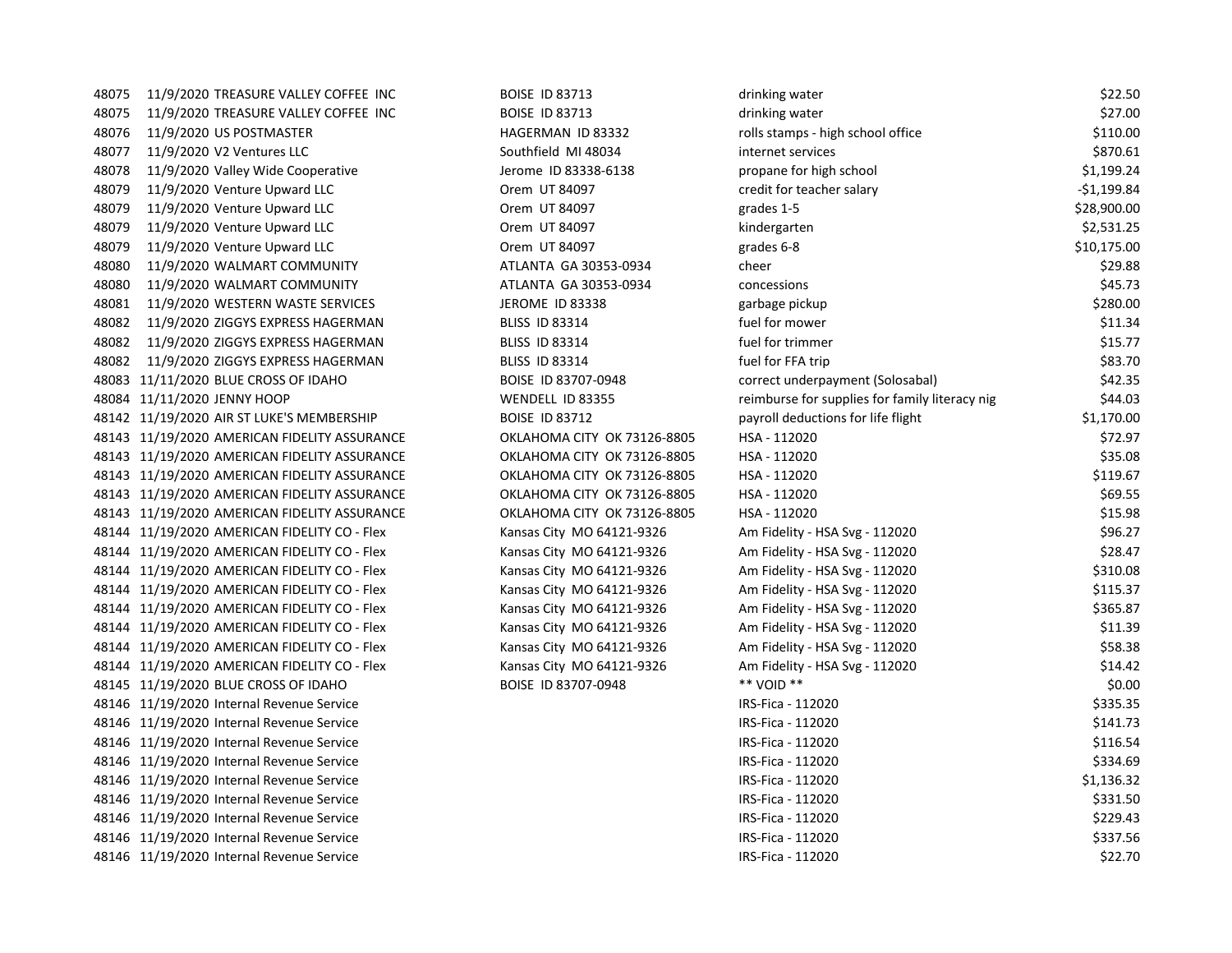| 48146 11/19/2020 Internal Revenue Service                |                     | IRS-Fica - 112020           | \$261.81   |
|----------------------------------------------------------|---------------------|-----------------------------|------------|
| 48146 11/19/2020 Internal Revenue Service                |                     | IRS-Fica - 112020           | \$1.53     |
| 48146 11/19/2020 Internal Revenue Service                |                     | IRS - FICA - 112020         | \$303.43   |
| 48146 11/19/2020 Internal Revenue Service                |                     | IRS-Fica - 112020           | \$497.94   |
| 48146 11/19/2020 Internal Revenue Service                |                     | IRS-Fica - 112020           | \$15.23    |
| 48146 11/19/2020 Internal Revenue Service                |                     | IRS-Fica - 112020           | \$46.63    |
| 48146 11/19/2020 Internal Revenue Service                |                     | FICA - 112020               | \$15.41    |
| 48146 11/19/2020 Internal Revenue Service                |                     | IRS-Fica - 112020           | \$208.49   |
| 48146 11/19/2020 Internal Revenue Service                |                     | IRS-Fica - 112020           | \$307.81   |
| 48146 11/19/2020 Internal Revenue Service                |                     | IRS-Fica - 112020           | \$68.20    |
| 48146 11/19/2020 Internal Revenue Service                |                     | IRS-Fica - 112020           | \$24.73    |
| 48146 11/19/2020 Internal Revenue Service                |                     | IRS-Fica - 112020           | \$379.11   |
| 48146 11/19/2020 Internal Revenue Service                |                     | IRS-Medicare - 112020       | \$18.11    |
| 48146 11/19/2020 Internal Revenue Service                |                     | IRS-Fica - 112020           | \$3,903.94 |
| 48146 11/19/2020 Internal Revenue Service                |                     | IRS-Fica - 112020           | \$2,270.21 |
| 48146 11/19/2020 Internal Revenue Service                |                     | IRS-Fica - 112020           | \$43.86    |
| 48147 11/19/2020 Public Employee Retirement System of ID | Boise ID 83720-0078 | PERSI-Retirement - 112020   | \$467.16   |
| 48147 11/19/2020 Public Employee Retirement System of ID | Boise ID 83720-0078 | PERSI-Retirement - 112020   | \$3,545.26 |
| 48147 11/19/2020 Public Employee Retirement System of ID | Boise ID 83720-0078 | PERSI-Retirement - 112020   | \$6,237.90 |
| 48147 11/19/2020 Public Employee Retirement System of ID | Boise ID 83720-0078 | PERSI-Retirement - 112020   | \$840.87   |
| 48147 11/19/2020 Public Employee Retirement System of ID | Boise ID 83720-0078 | PERSI-Retirement - 112020   | \$541.11   |
| 48147 11/19/2020 Public Employee Retirement System of ID | Boise ID 83720-0078 | PERSI-Retirement - 112020   | \$127.75   |
| 48147 11/19/2020 Public Employee Retirement System of ID | Boise ID 83720-0078 | PERSI-Retirement - 112020   | \$186.51   |
| 48147 11/19/2020 Public Employee Retirement System of ID | Boise ID 83720-0078 | PERSI-Retirement - 112020   | \$522.38   |
| 48147 11/19/2020 Public Employee Retirement System of ID | Boise ID 83720-0078 | PERSI-Retirement - 112020   | \$1,952.11 |
| 48147 11/19/2020 Public Employee Retirement System of ID | Boise ID 83720-0078 | PERSI-Retirement - 112020   | \$517.40   |
| 48147 11/19/2020 Public Employee Retirement System of ID | Boise ID 83720-0078 | PERSI-Retirement - 112020   | \$362.12   |
| 48147 11/19/2020 Public Employee Retirement System of ID | Boise ID 83720-0078 | PERSI-Retirement - 112020   | \$530.82   |
| 48147 11/19/2020 Public Employee Retirement System of ID | Boise ID 83720-0078 | PERSI-Retirement - 112020   | \$35.73    |
| 48147 11/19/2020 Public Employee Retirement System of ID | Boise ID 83720-0078 | PERSI-Retirement - 112020   | \$2.39     |
| 48147 11/19/2020 Public Employee Retirement System of ID | Boise ID 83720-0078 | Persi - Retirement - 112020 | \$474.36   |
| 48147 11/19/2020 Public Employee Retirement System of ID | Boise ID 83720-0078 | PERSI-Retirement - 112020   | \$70.41    |
| 48147 11/19/2020 Public Employee Retirement System of ID | Boise ID 83720-0078 | PERSI-Retirement - 112020   | \$29.82    |
| 48147 11/19/2020 Public Employee Retirement System of ID | Boise ID 83720-0078 | PERSI-Retirement - 112020   | \$28.98    |
| 48147 11/19/2020 Public Employee Retirement System of ID | Boise ID 83720-0078 | PERSI-Retirement - 112020   | \$74.63    |
| 48147 11/19/2020 Public Employee Retirement System of ID | Boise ID 83720-0078 | Persi - Retirement - 112020 | \$24.87    |
| 48147 11/19/2020 Public Employee Retirement System of ID | Boise ID 83720-0078 | PERSI-Retirement - 112020   | \$329.53   |
| 48147 11/19/2020 Public Employee Retirement System of ID | Boise ID 83720-0078 | PERSI-Retirement - 112020   | \$480.42   |
| 48147 11/19/2020 Public Employee Retirement System of ID | Boise ID 83720-0078 | PERSI-Retirement - 112020   | \$109.45   |
| 48147 11/19/2020 Public Employee Retirement System of ID | Boise ID 83720-0078 | PERSI-Retirement - 112020   | \$43.91    |
| 48147 11/19/2020 Public Employee Retirement System of ID | Boise ID 83720-0078 | PERSI-Retirement - 112020   | \$337.45   |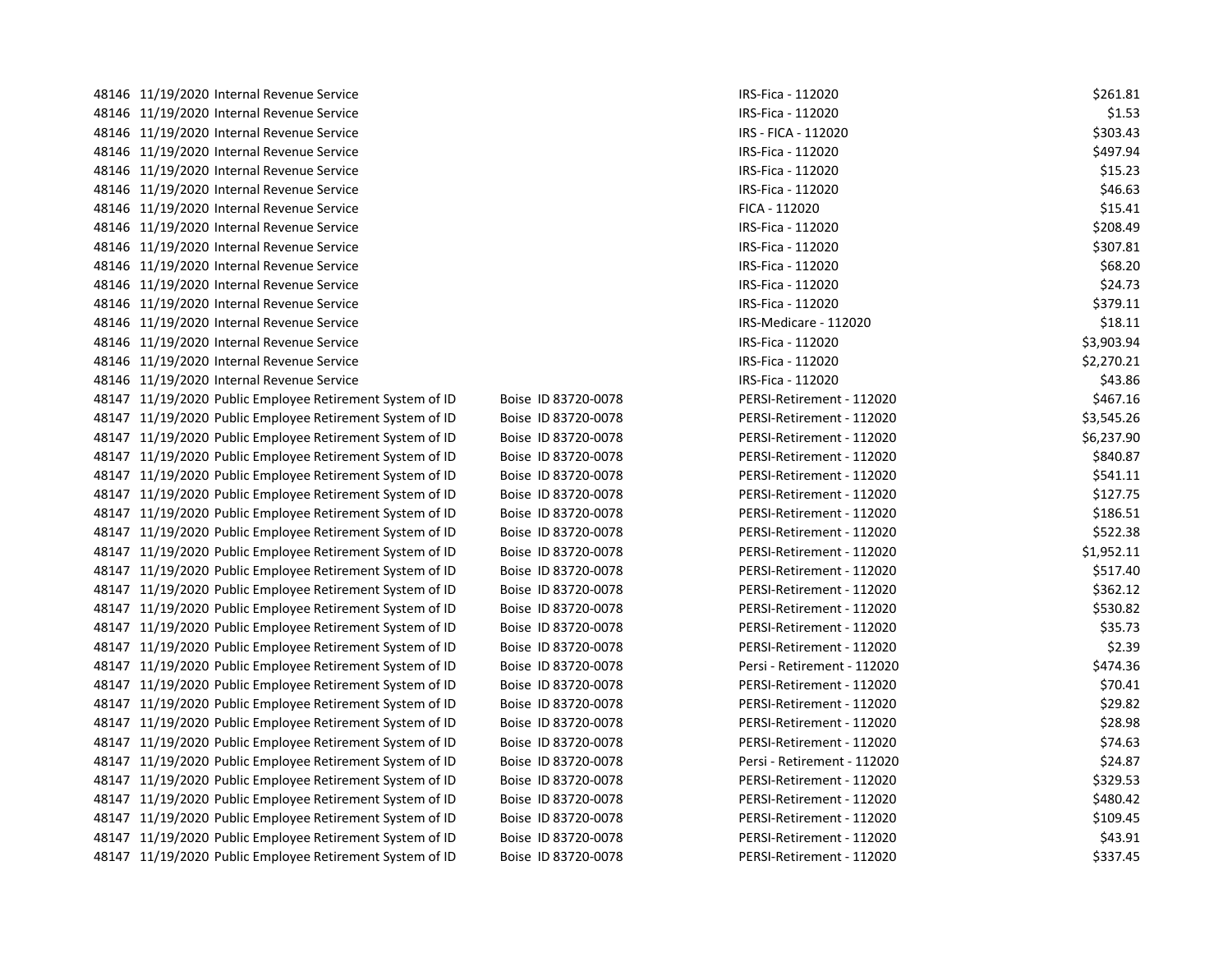| 48148 11/19/2020 IRS INTERNAL REVENUE SERVICE   | <b>OGDEN UT 84201</b>       | FICA - 112020                          | \$1,914.04 |
|-------------------------------------------------|-----------------------------|----------------------------------------|------------|
| 48148 11/19/2020 IRS INTERNAL REVENUE SERVICE   | <b>OGDEN UT 84201</b>       | Medicare - 112020                      | \$45.90    |
| 48148 11/19/2020 IRS INTERNAL REVENUE SERVICE   | <b>OGDEN UT 84201</b>       | Medicare - 112020                      | \$136.73   |
| 48148 11/19/2020 IRS INTERNAL REVENUE SERVICE   | <b>OGDEN UT 84201</b>       | Medicare - 112020                      | \$162.76   |
| 48148 11/19/2020 IRS INTERNAL REVENUE SERVICE   | <b>OGDEN UT 84201</b>       | Medicare - 112020                      | \$45.54    |
| 48148 11/19/2020 IRS INTERNAL REVENUE SERVICE   | OGDEN UT 84201              | Medicare - 112020                      | \$123.83   |
| 48148 11/19/2020 IRS INTERNAL REVENUE SERVICE   | <b>OGDEN UT 84201</b>       | FICA - 112020                          | \$1,640.28 |
| 48148 11/19/2020 IRS INTERNAL REVENUE SERVICE   | OGDEN UT 84201              | Medicare - 112020                      | \$45.90    |
| 48149 11/19/2020 MATT COTTAM                    | HAGERMAN ID 83332           | refund life flight - already covered   | \$45.00    |
| 48150 11/19/2020 PUBLIC EMPLOYEE RETIREMENT SYS | BOISE ID 83720-0078         | PERSI - 112020                         | \$3,092.46 |
| 48150 11/19/2020 PUBLIC EMPLOYEE RETIREMENT SYS | BOISE ID 83720-0078         | PERSI - 112020                         | \$286.57   |
| 48150 11/19/2020 PUBLIC EMPLOYEE RETIREMENT SYS | BOISE ID 83720-0078         | PERSI - 112020                         | \$71.64    |
| 48150 11/19/2020 PUBLIC EMPLOYEE RETIREMENT SYS | BOISE ID 83720-0078         | PERSI - 112020                         | \$2,567.10 |
| 48150 11/19/2020 PUBLIC EMPLOYEE RETIREMENT SYS | BOISE ID 83720-0078         | PERSI - 112020                         | \$71.64    |
| 48150 11/19/2020 PUBLIC EMPLOYEE RETIREMENT SYS | BOISE ID 83720-0078         | PERSI - 112020                         | \$214.92   |
| 48150 11/19/2020 PUBLIC EMPLOYEE RETIREMENT SYS | BOISE ID 83720-0078         | PERSI - 112020                         | \$71.63    |
| 48150 11/19/2020 PUBLIC EMPLOYEE RETIREMENT SYS | BOISE ID 83720-0078         | PERSI - 112020                         | \$214.92   |
| 48151 11/19/2020 STANDARD INSURANCE CO.         | PORTLAND OR 97228-6367      | Life Insurance - 112020                | \$4.00     |
| 48151 11/19/2020 STANDARD INSURANCE CO.         | PORTLAND OR 97228-6367      | Life Insurance - 112020                | \$7.85     |
| 48151 11/19/2020 STANDARD INSURANCE CO.         | PORTLAND OR 97228-6367      | Life Insurance - 112020                | \$6.91     |
| 48151 11/19/2020 STANDARD INSURANCE CO.         | PORTLAND OR 97228-6367      | Standard-Life - 112020                 | \$1.92     |
| 48151 11/19/2020 STANDARD INSURANCE CO.         | PORTLAND OR 97228-6367      | Life Insurance - 112020                | \$2.13     |
| 48151 11/19/2020 STANDARD INSURANCE CO.         | PORTLAND OR 97228-6367      | Standard-Life - 112020                 | \$50.85    |
| 48151 11/19/2020 STANDARD INSURANCE CO.         | PORTLAND OR 97228-6367      | Standard-Life - 112020                 | \$54.82    |
| 48151 11/19/2020 STANDARD INSURANCE CO.         | PORTLAND OR 97228-6367      | Standard-Life - 112020                 | \$5.44     |
| 48151 11/19/2020 STANDARD INSURANCE CO.         | PORTLAND OR 97228-6367      | Standard-Life - 112020                 | \$3.15     |
| 48151 11/19/2020 STANDARD INSURANCE CO.         | PORTLAND OR 97228-6367      | Standard-Life - 112020                 | \$1.56     |
| 48151 11/19/2020 STANDARD INSURANCE CO.         | PORTLAND OR 97228-6367      | Standard-Life - 112020                 | \$0.87     |
| 48151 11/19/2020 STANDARD INSURANCE CO.         | PORTLAND OR 97228-6367      | Standard-Life - 112020                 | \$0.33     |
| 48151 11/19/2020 STANDARD INSURANCE CO.         | PORTLAND OR 97228-6367      | Standard-Life - 112020                 | \$13.67    |
| 48151 11/19/2020 STANDARD INSURANCE CO.         | PORTLAND OR 97228-6367      | Standard Life - 112020                 | \$3.57     |
| 48151 11/19/2020 STANDARD INSURANCE CO.         | PORTLAND OR 97228-6367      | Standard-Life - 112020                 | \$0.35     |
| 48151 11/19/2020 STANDARD INSURANCE CO.         | PORTLAND OR 97228-6367      | Standard Life - 112020                 | \$0.14     |
| 48151 11/19/2020 STANDARD INSURANCE CO.         | PORTLAND OR 97228-6367      | Standard-Life - 112020                 | \$4.11     |
| 48151 11/19/2020 STANDARD INSURANCE CO.         | PORTLAND OR 97228-6367      | Standard-Life - 112020                 | \$8.44     |
| 48151 11/19/2020 STANDARD INSURANCE CO.         | PORTLAND OR 97228-6367      | Standard-Life - 112020                 | \$1.75     |
| 48151 11/19/2020 STANDARD INSURANCE CO.         | PORTLAND OR 97228-6367      | Standard-Life - 112020                 | \$0.27     |
| 48151 11/19/2020 STANDARD INSURANCE CO.         | PORTLAND OR 97228-6367      | PERSI - 112020                         | \$15.87    |
| 48152 11/19/2020 VICTORIA OWSLEY                | HAGERMAN ID 83332           | refund life flight - already covered   | \$45.00    |
| 48153 11/19/2020 AMERICAN FIDELITY ASSURANCE    | OKLAHOMA CITY OK 73126-8805 | Lora Silver-Lewis premium not deducted | \$99.88    |
| 48154 11/19/2020 BLUE CROSS OF IDAHO            | BOISE ID 83707-0948         | <b>Blue Cross - 112020</b>             | \$544.32   |